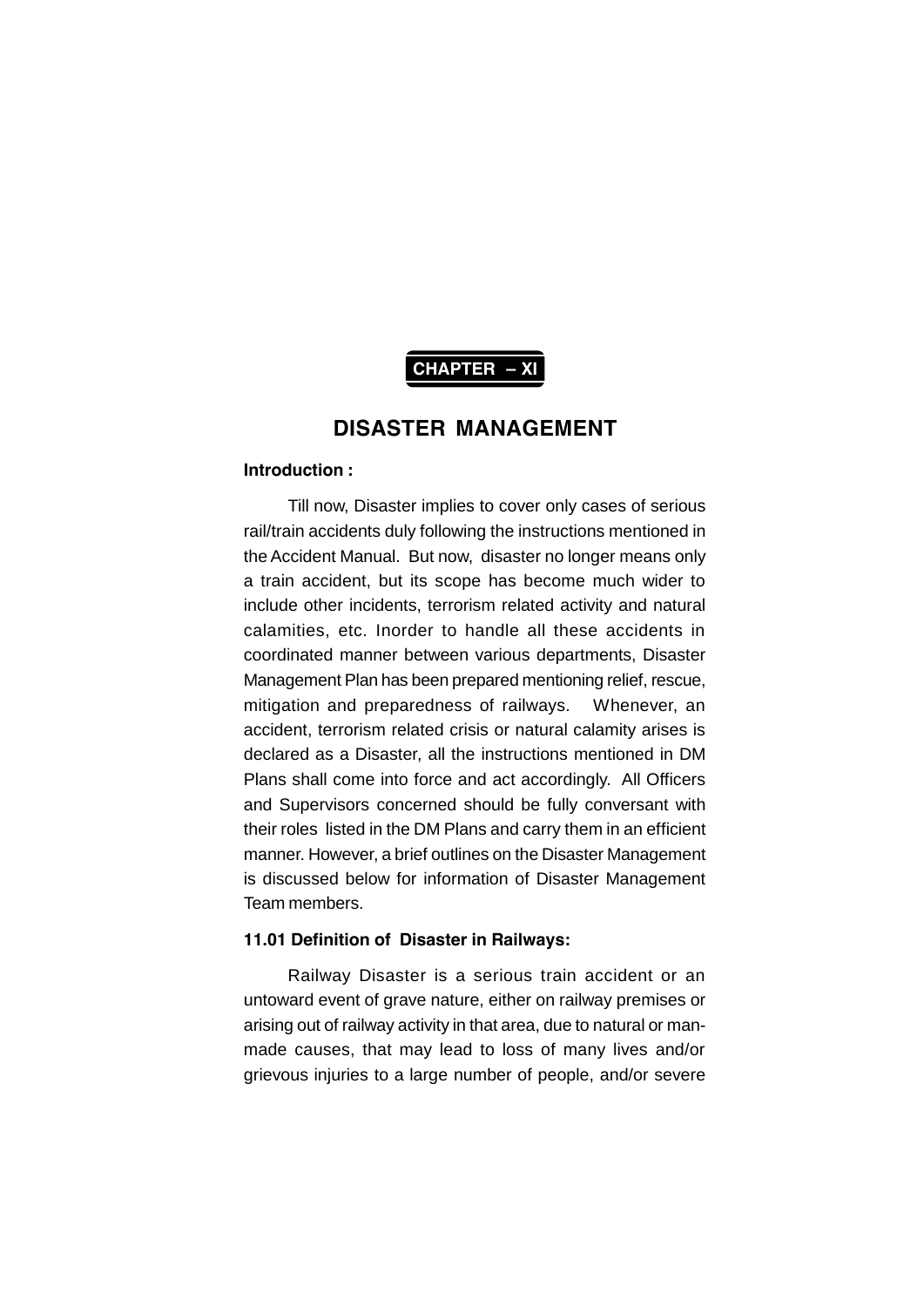disruption of traffic etc, necessitating large scale help from other Government, Non-government and Private Organizations.

With the adoption of the above definition of railway disaster, it needs to be appreciated that not only a serious train accident may turn into a railway disaster, if not handled and managed properly, there may be, many more railway related events which may not even involve human lives but may turn into disasters for which necessary prevention and mitigation measures are to be taken by the railways beforehand. Zonal Railways will ensure that prevention, mitigation, preparedness, rescue and relief related issues covering all types of disasters affecting railway system are addressed and their details are also appropriately incorporated in their Disaster Management plans.

# **11.02 Types of Disasters :**

Disaster in the Railway context was traditionally a serious train accident, caused by human/equipment failure, which may affect normal movement of train services with loss of human life or property or both. This is now extended to include natural and other man made disasters. Different types of disasters are described along with a few examples, below:

**a) Natural Disaster :** Example : Earthquakes, Floods, Cyclones, Land Slides, Tsunami etc.

Civil Engineering Department at the field level and on the Divisions gets information through advance warning sent by the respective Government Departments on the possibility of Floods, Cyclones, Earthquakes, and Landslides etc. Depending on the gravity of the disaster/crises/calamity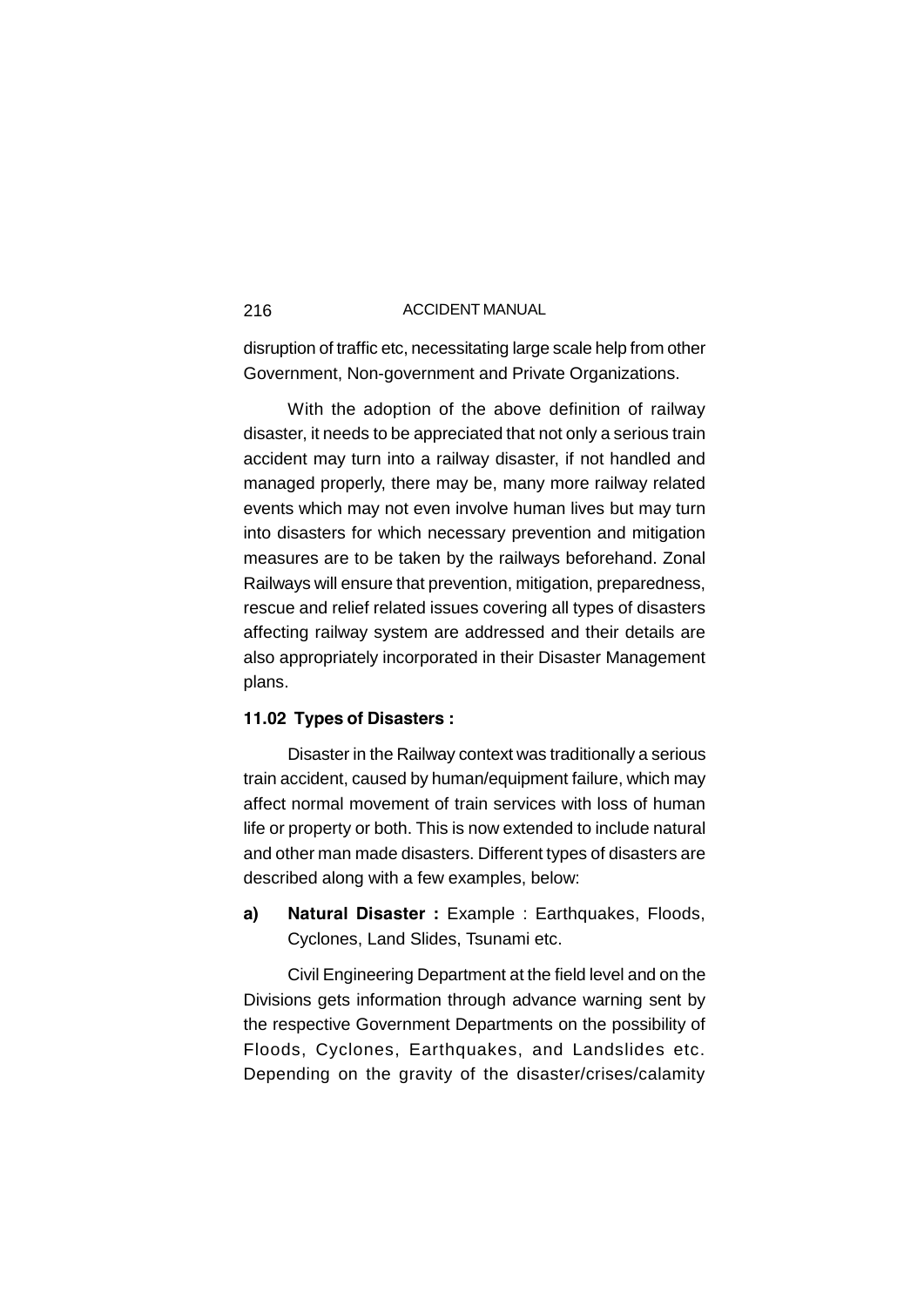expected the information would be passed on to the Divisional officers through the Emergency Control which will act as the Incidental Command System (ICS). Where train operations have to be suspended or regulated the operating departments would be suitably advised. After making the train regulation plan, the divisional control would advise the commercial and security departments for management of the welfare of passengers. Alerts to the passengers would be issued through the PR Department of the Railway in the Print and Electronic Media.

DRMs on the divisions shall ensure coordination amongst the departments for ensuring running of train services (including relief special trains) as also relief arrangements for the passengers and for the Welfare of Railways staff. Assistance from other Divisions and Zonal Railways would be taken through the Headquarter of the Zonal Railways. Coordination with the Integrated Operation Centre (IOC) of MHA and NDMA/NDRF would be through the Emergency Control of each zonal Headquarter.

**b) Train Accident related Disaster :** Example : Collisions (with a huge number of casualties), Train marooned (flash floods), derailments at a bridge over a river, and coaches falling down; train washed away in cyclone, derailment of a train carrying explosives or highly inflammable material, Tunnel collapse on a train, fire or explosion in trains, and other miscellaneous cases etc.

A major train accident leading to serious casualties, long duration interruption to traffic and cannot be tackled with its own resources but requires help from other non-railway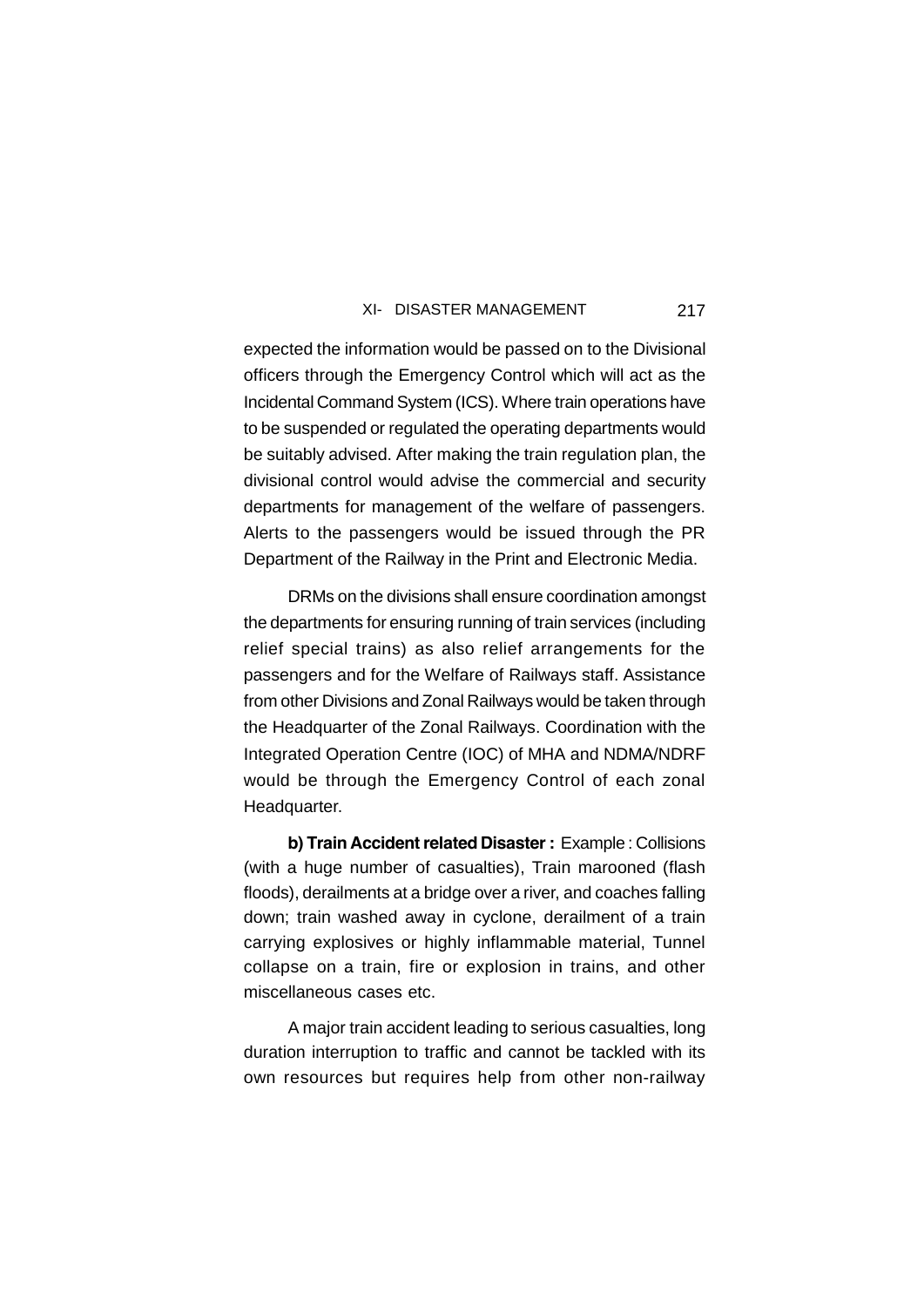resources. Dealing with such disasters is mentioned in detail in Divisional and Zonal Disaster Management Plan.

**c) Man made Disasters :** Example : Acts of Terrorism and Sabotage, i.e. causing deliberate loss of life and/or damage to Property, which includes Setting fire to a Train, Railway installations etc., bomb blast at Railway Station/Train, Chemical (Terrorism) Disaster, Biological and Nuclear Disaster.

Different forms of terrorism fall under this category. A major role has to be played by the Security Department of the Railways who will coordinate with the State Governments and when required the Para-military and other forces. The Security Control of the division will act as the Incident Command System (ICS). The Headquarter Security Control will coordinate with the Integrated Operation Centre (IOC) of MHA.

# **11.03 Authority to declare a Disaster in Railways :**

In case of a serious accident, the Administration would take a conscious decision whether the situation is to be classified as a Disaster or not. GMs, AGMs or CSOs (when GM/AGM are not available) are authorized to declare an untoward incident as Railway Disaster. Such declaration shall have to be issued to all concerned with the approval of competent authority. Once, the accident is declared as Disaster, all instructions as contained in Disaster Management Plan would automatically come into force.

# **11.04 Disater Management Plan :**

All Divisions and Zonal Railway HQ must devise their DM Plans as per the provisions of Disaster Management Act, 2005 and DM Plan of Indian Railway taking into consideration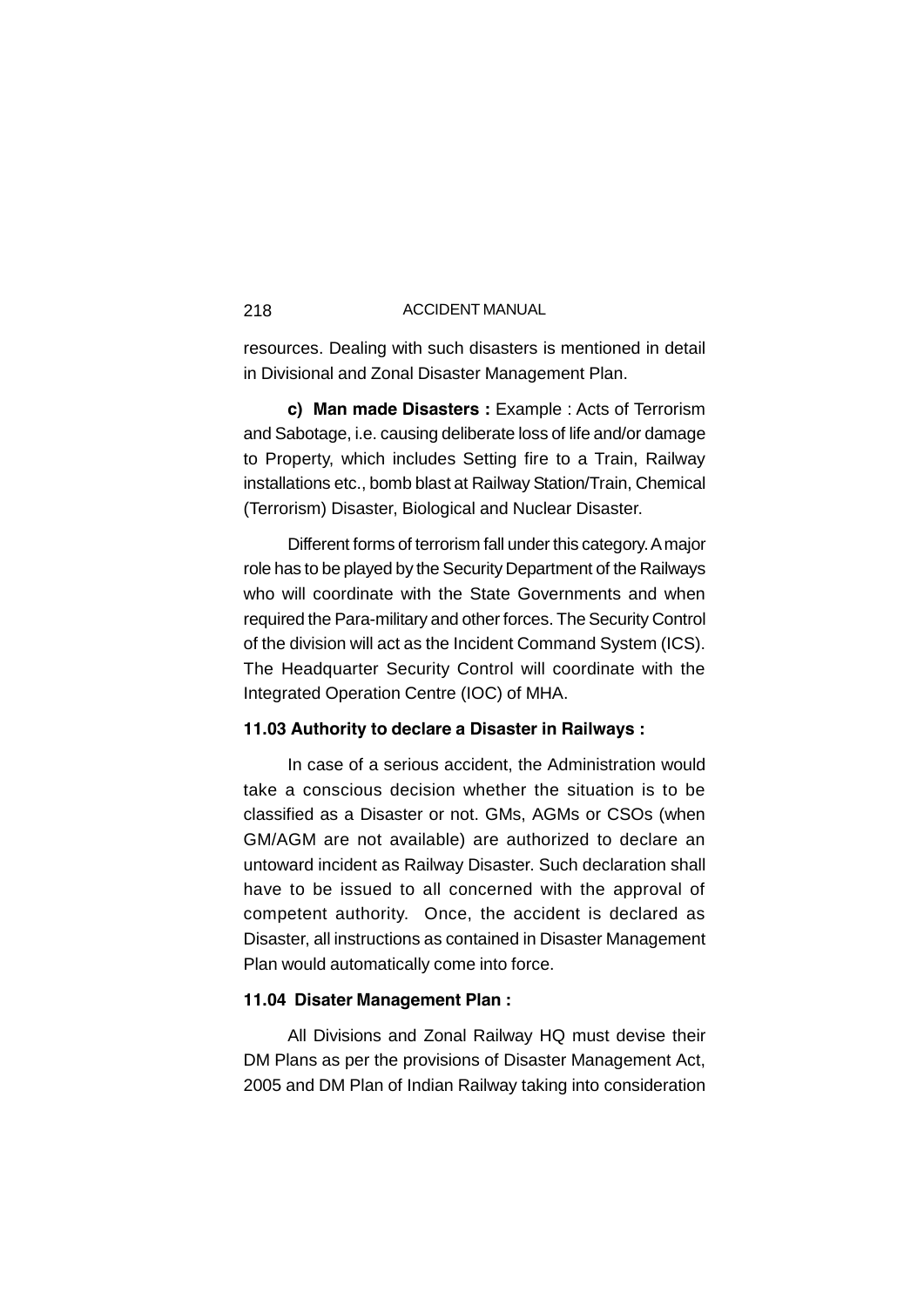of the resources available with them, their neighbouring divisions/Zonal Railways, Civil Authorities, industrial units and Armed Force bases located in their territory. This would enable the Divisions/Zonal Railways to muster the entire local resources in case of a major disaster/natural calamity. Zonal Railways DM Plan should integrate all divisions and also to take into consideration adjacent Railways' framework. These DM Plans will help the relief teams to distribute their work and mandated duties. ISO 9000 certification is to be obtained initially for HQ and later for the Divisional DM Plans.

**a) Divisional Disaster Management Plan :** This will generally contain specific information regarding divisional action plan for dealing with all types of railway disaster. It should focus mainly on further new developments of sharing of resources with all stake holders. It should also have, divisional specific information like road maps, etc. Information common to all divisions of a Zonal Railway may be replicated uniformly in DM Plans of all divisions of the Zonal Railway. Divisional Specific information need not be contained in headquarter DM Plan.

**b) Headquarter level Disaster Management Plan :** This will have information common to all divisions of Zonal Railway. It will generally contain Railway's action plan for dealing with all types of railway disaster. Action items along with their progress will be detailed for all type railway disasters. Contrary to the divisional Plan this will be more centric towards prevention, mitigation and preparedness than rescue and relief. Information like formation of relief and Rescue teams at the accident site,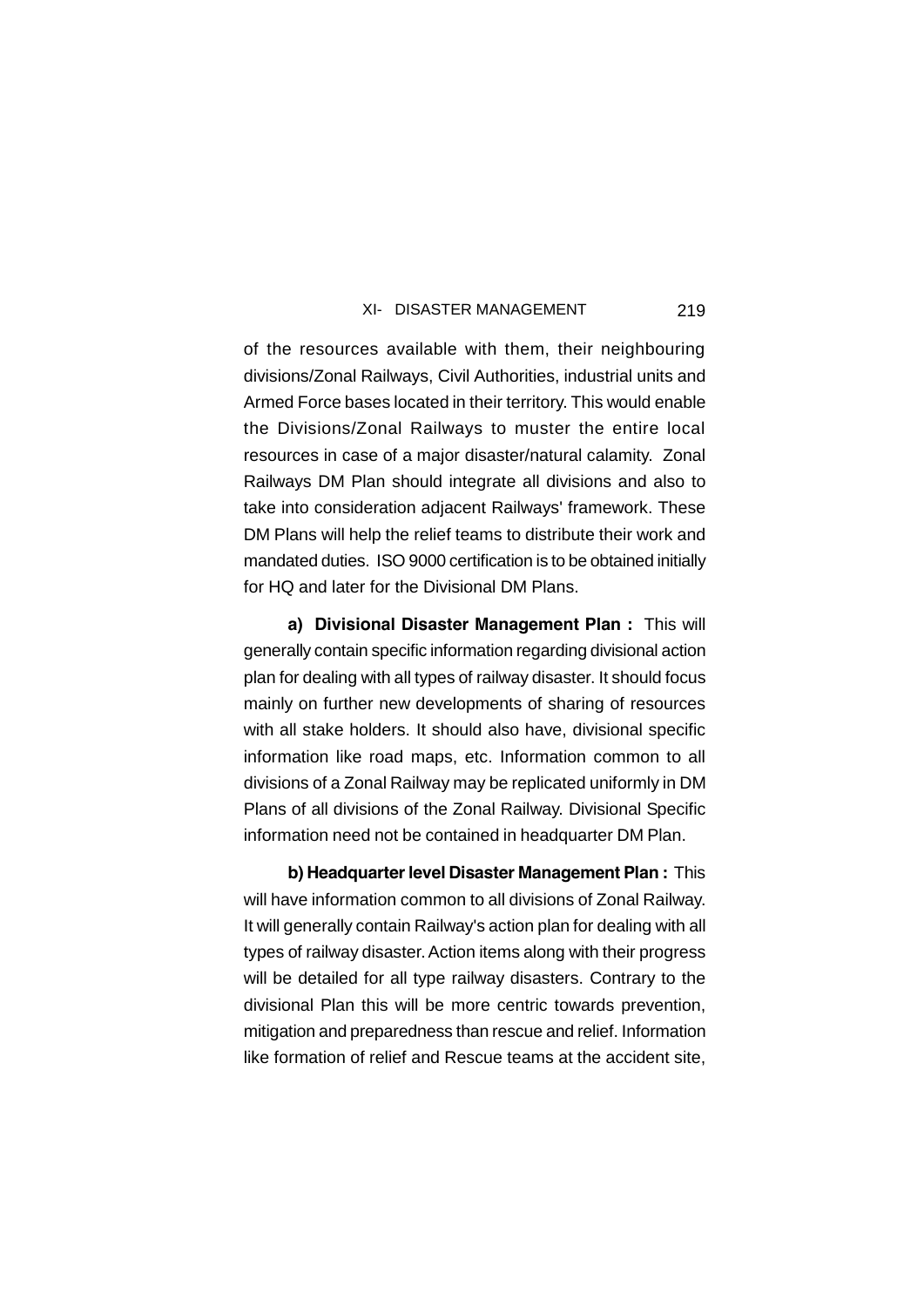Disaster Management Control Management, Duties of various officers/officials etc. in addition to the information specific to headquarter will be contained in this plan. Information common to all divisions of a Zonal Railway may be replicated uniformly in DM Plans of all divisions of Zonal Railway. The Plan of HQ should detail for all types of disasters, the preventive, mitigation and preparedness measures being taken by the railways and also the rescue, relief and restoration systems in place to meet with them.

# **11.05 Nodal Department for Compilation, updating and review of Disaster Management Plans :**

Safety department on the Zonal Railways is responsible for compilation of DM Plans at HQ and Divisional Levels. The DM Plans are to be prepared with coordination of other departments, NGOs, Private Agencies, etc. These Plans are to be reviewed and updated at least once a year, i.e. January on the basis of Disaster Management Plans issued by Indian Railways and National Disaster Management Authority (NDMA). The DM Plans of the "State Governments" also need to be considered periodically and changes incorporated in the respective DM Plans of Zonal Railways/ Divisions. These Plans are also to be hosted on the rail net server of the zonal railways.

# **11.06 Handling of a Disaster :**

**a) Railway Agencies :** In handling disasters, Railways should utilize its resources efficiently viz., Communication Network, Territorial Army Units, Uniformed force of RPF/RPSF, Medical Infrastructure, Civil Defence Organization, Scouts and Guides, Dedicated Rescue/Restoration Equipment.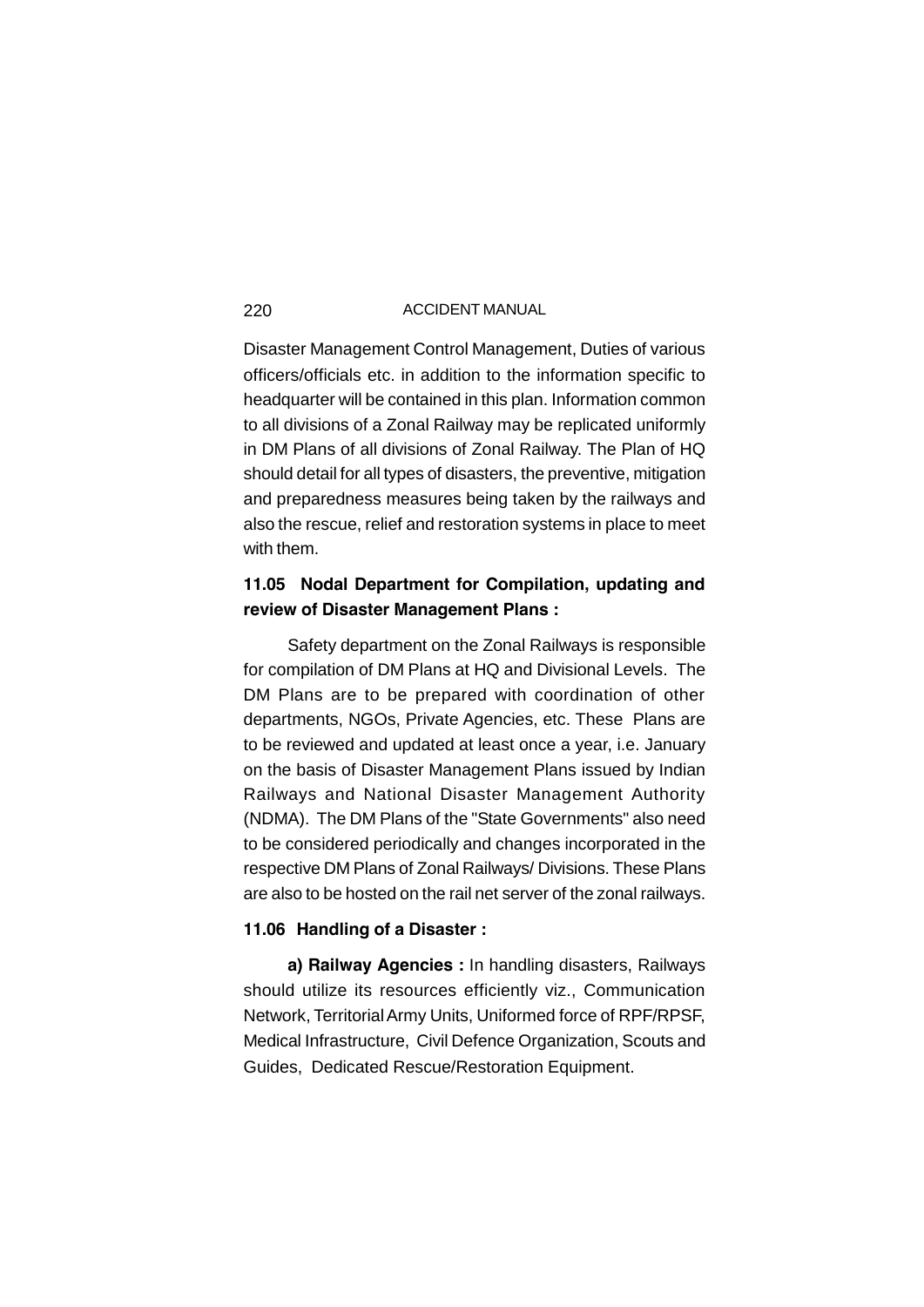**b) Intermediate Agencies :** A list of Contractors and Suppliers having emergency equipments like Earth Moving Machineries, Generatos, Pumps, etc., of adequate size is to be maintained by each division with their contact numbers and locations to be drafted at the time of need.

**c) Outside Agencies :** Assistance from following agencies can be obtained.

- National Disaster Management Authority (NDMA)
- State Disaster Management Authority of Orissa, Andhra Pradesh and Chhattisgarh,
- **Orissa Disaster Rapid Action Force,**
- National Disaster Response Force (NDRF)
- Army, Navy and Airforce through NDMA,
- Non-Government Organisations (NGOs) as per their capacity and need.

# **11.07 Disaster Preparedness :**

Availability of Resources are generally self-reliant in carrying out rescue and relief operations as a result of having a well organized set up including ARMVs and ARTs. However, major accidents, involving heavy casualties in remote areas or in difficult terrain or under adverse weather conditions are possible to be managed efficiently by mobilizing non- Railway resources also.

Disaster Management mechanism in Railways can be maintained at a high level of preparedness and efficiency by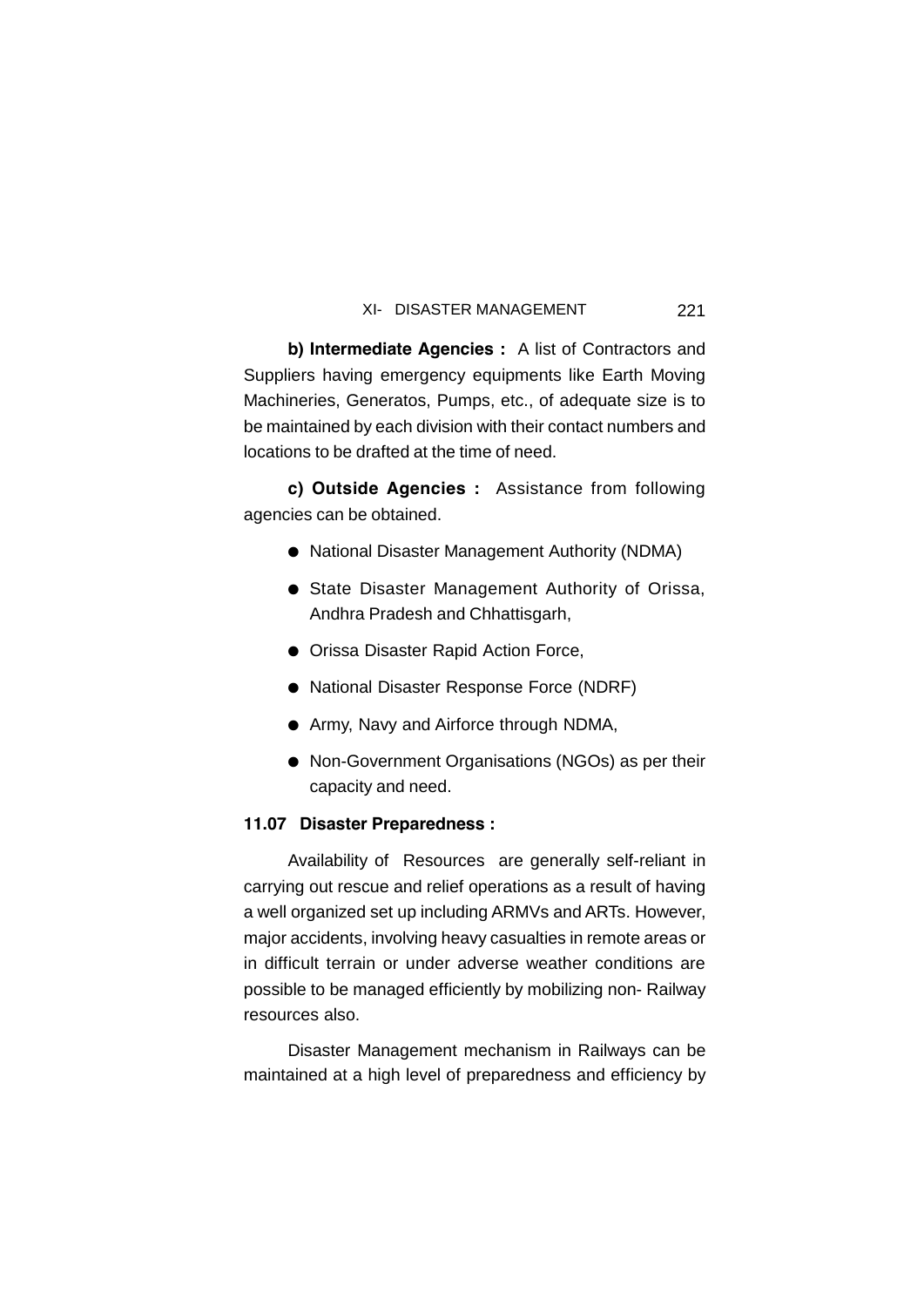keeping all resources readily available and in good fettle. Resources imply both Railway and non-Railway men and material including Medical, Personnel, transport, volunteers, Police and fire services. Details of these resources, their location, contact numbers and other details have been identified, compiled and placed in a "Data Bank". This Data Bank is available in the Divisional DM Plans of Khurda, Waltair and Sambalpur divisions.

# **11.08 Management of Disaster :**

There are two aspects of Disaster Management work at an accident site. Firstly Rescue, Relief and Restoration which is carried out by one set of functionaries. Second aspect pertains rehabilitation of accident involved passengers, taking care of dead bodies, dealing with their relatives, transportation of stranded passengers, etc., which is carried out by a different set of functionaries.

### **a) Golden Hour Rule :**

The basic principle of Trauma Management is speed and expediency - "Most Trauma patients die of shock, which comes from sluggish or non existent circulation and the resulting chemical changes in the body" Therefore critical trauma patients should be given medical care within one hour from the time of accident, chances of recovery/survival reduces drastically, even with best medical attention given thereafter. This period of one hour is known as "The Golden Hour". During golden hour period patients should be provided with treatment to arrest bleeding, shock relieving and artificial respiration and keeping them in recovery position."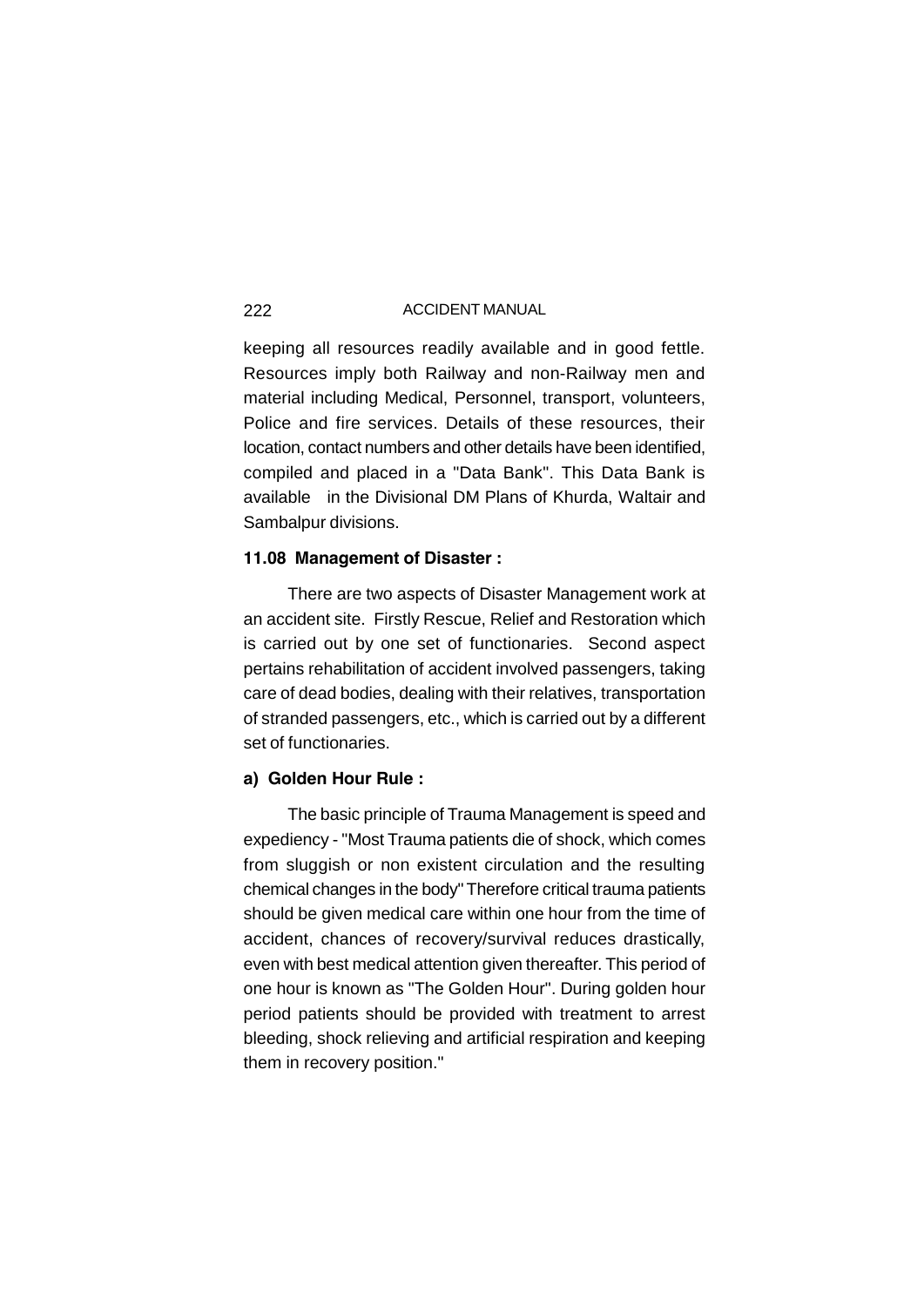# **b) Management to save lives :**

While rescuing the injured/dead, it is necessary to take firm and quick decision to save lives. Mechanical Department shall discharge dual responsibility of extricating injured passengers and dead bodies from coaches and toppling those coaches whose search has been completed. They will join up with Medical teams in extracting the injured/dead.

The basic steps for quick and effective rescue and relief operations are :

- i) Rapid access to the site of accident for searching of victims.
- ii) Quick extrication of victims and effective on-site medical management.
- iii) Expeditious extraction and shifting to rescue vehicle(s).
- iv) Speedy transportation to hospital.

# **c) Site Management :**

Inorder to expedite the restoration of traffic and rehabilitation of affected passengers and their relatives, it is necessary to provide counters at the site of accident viz., UCC, LCC and CAC. Counters of UCC and LCC will assist in restoration process and CAC will assist the ill fated passengers and relatives.

**i) Unified Command Centre (UCC) :** Unified Command Center (UCC) should be set up at the accident site under the overall coordination of Mechanical Department. This is some kind of a control office to be located near the center of

223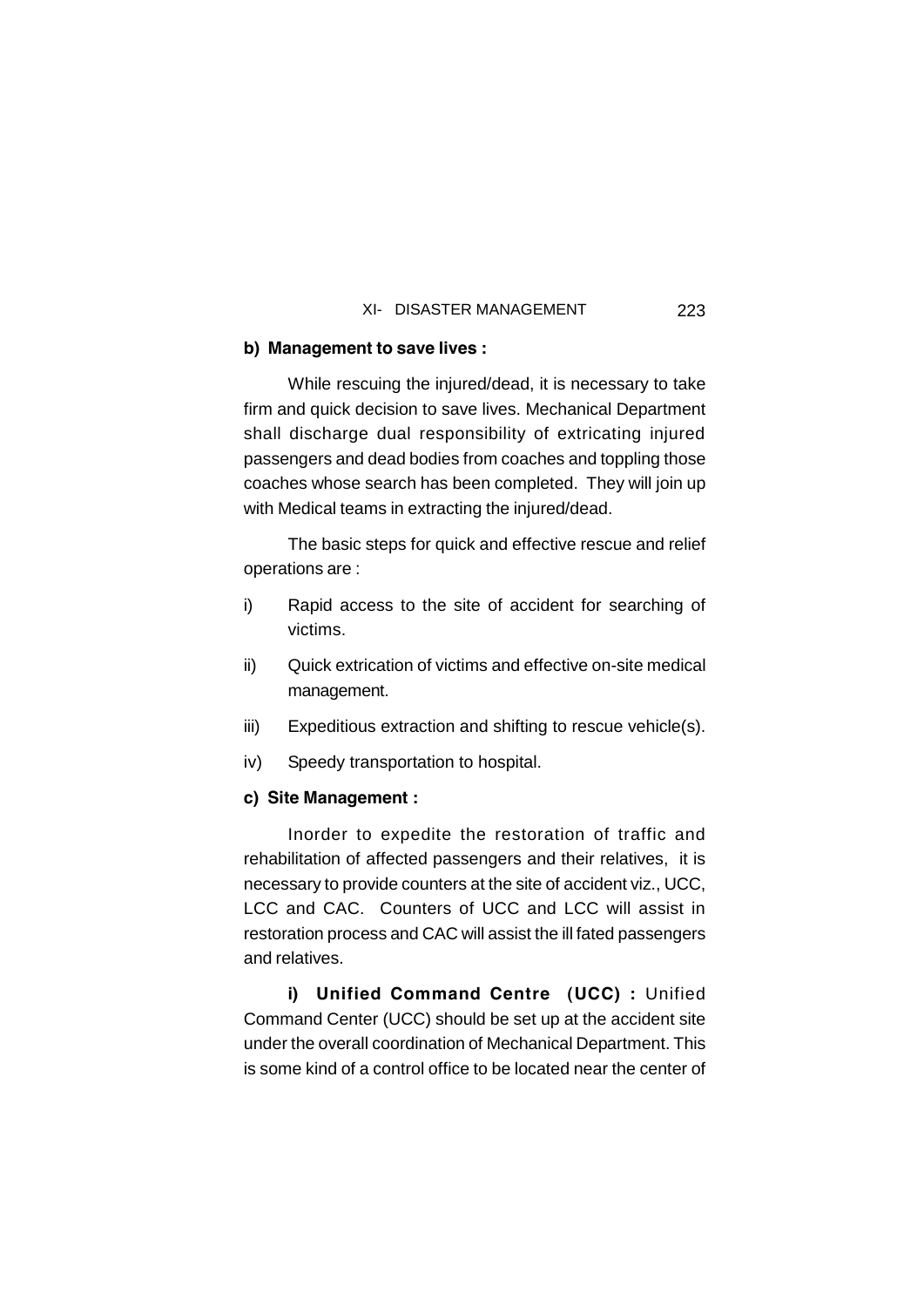the accident site. This is basically meant for catering to operational needs of Railway in rescue, relief and restoration work. UCC shall be manned by Sr. Supervisors of various departments such as Medical, Commercial, Personnel, Operating, Safety, Security, Public Relations, Mechanical, Electrical, S&T and Engineering round the clock basis in 12hrs. shift duty. They assist and co-ordinate with other departments. Each functionary at the UCC will maintain a log book. Flow of information both incoming and outgoing would be recorded along with the time and names of officers/staff who were given the message.

UCC will basically supervise the working of 2 Local Command Centres (LCC) and coordinate with Divisional and HQ Emergency Cells. Functionaries of different departments in LCCs should provide updated information regarding progress of work to their counterparts in UCC. It should have facilities like lighting with generator backup, communication with Divisional Emergency Cell and HQ Emergency Cell along with other communication, satellite telephone, fax, photo coiper, PCs, loud speaker, etc. Detail schematic plan of UCC is given at Annexure - 2 of Zonal Disaster Management Plan.

**ii) Local Command Centre (LCC) :** Depending on the spread of the accident site, Local Command Centres (LCC) on the same pattern as the UCC should be set up for easy flow of information and coordinate between Disaster Management Team and UCC. 2 LCCs should be set up, if the site is spread over 300 - 400 mts. Detail schematic plan of LCCs would be similar to that of UCCs as given at Annex- 2 of Zonal Disaster Management Plan. Representatives of same departments as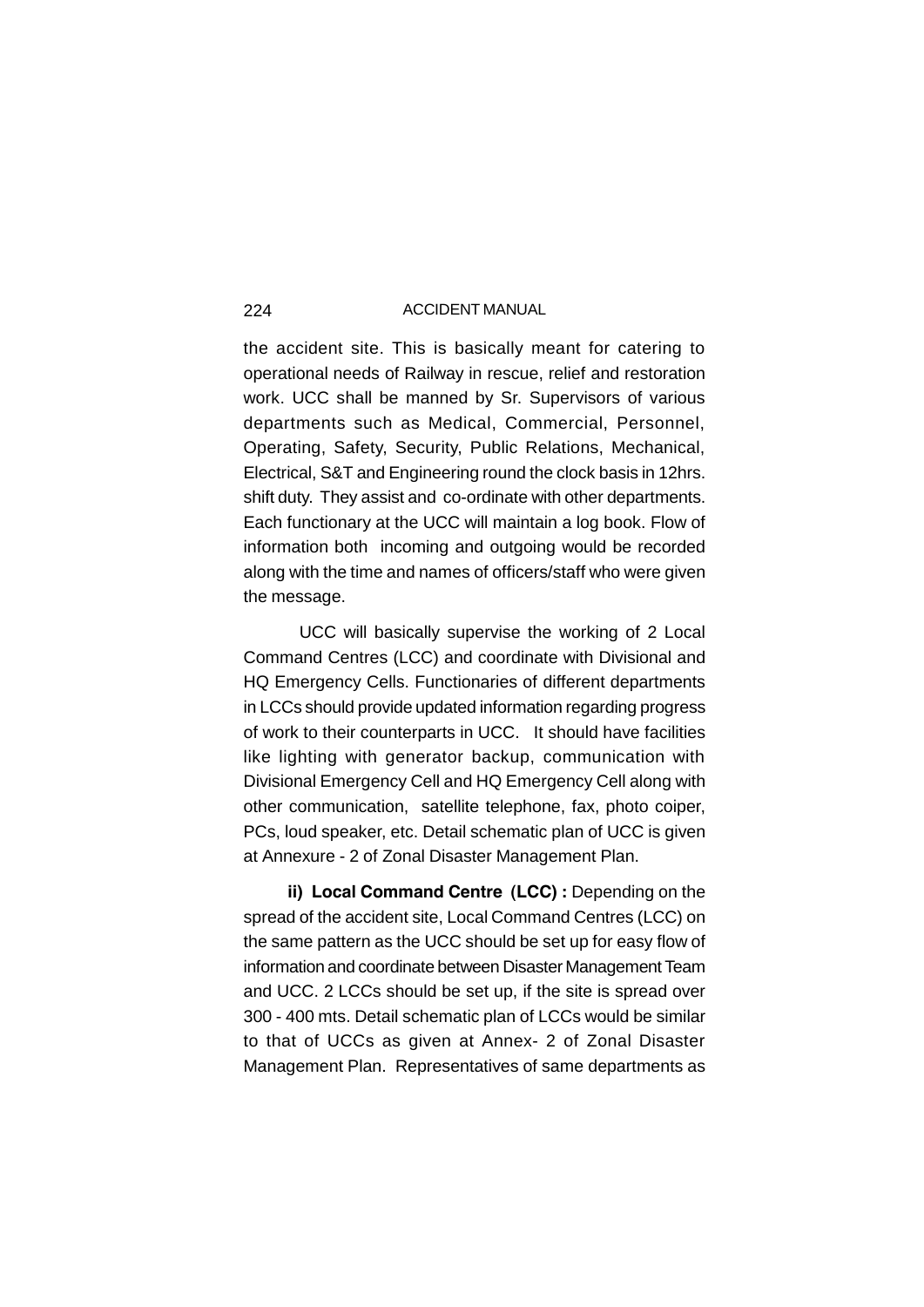225

in UCC should be present in LCCs. One SAG officer of Mechanical department will be overall in charge of each LCC with loud speaker for making announcements and direct telephone link with UCC.

**iii) Combined Assistance Centre (CAC) :** The UCC should have a Central Passenger Assistance Center (CPAC) with different counters for various purposes located towards the rear side away from the track for rendering help to passengers and their relatives. Outline schematic plan of UCC/ CAC is given at Annexure-2 of Zonal Disaster Management Plan. This is basically meant for catering to requirements of passengers and their relatives/next of kin to provide a single window clearance for all types of formalities like tracing of injured/dead, issue of Medical and Official Death Certificate, Payment of ex-gratia and Compensation, issue of Claims Compensation form, Pass counter for issue of return journey pass, etc.

CAC should be separate from the UCC so that it does not interfere with normal rescue and relief work. Detail schematic plan of CAC is given at Annexure-3 of Zonal Disaster Management Plan. CAC will be manned by staff of concerned departments such as Operating, Medical, Commercial, Security & Personnel. A big banner displaying 'COMBINED ASSISTANCE CENTER' should be put up at a prominent place at the entry to the Tent. Different counters should be provided in sequence for each of these formalities, so that the entire exercise can be completed in about an hour. Functionary concerned from the local Municipality who issues Official Death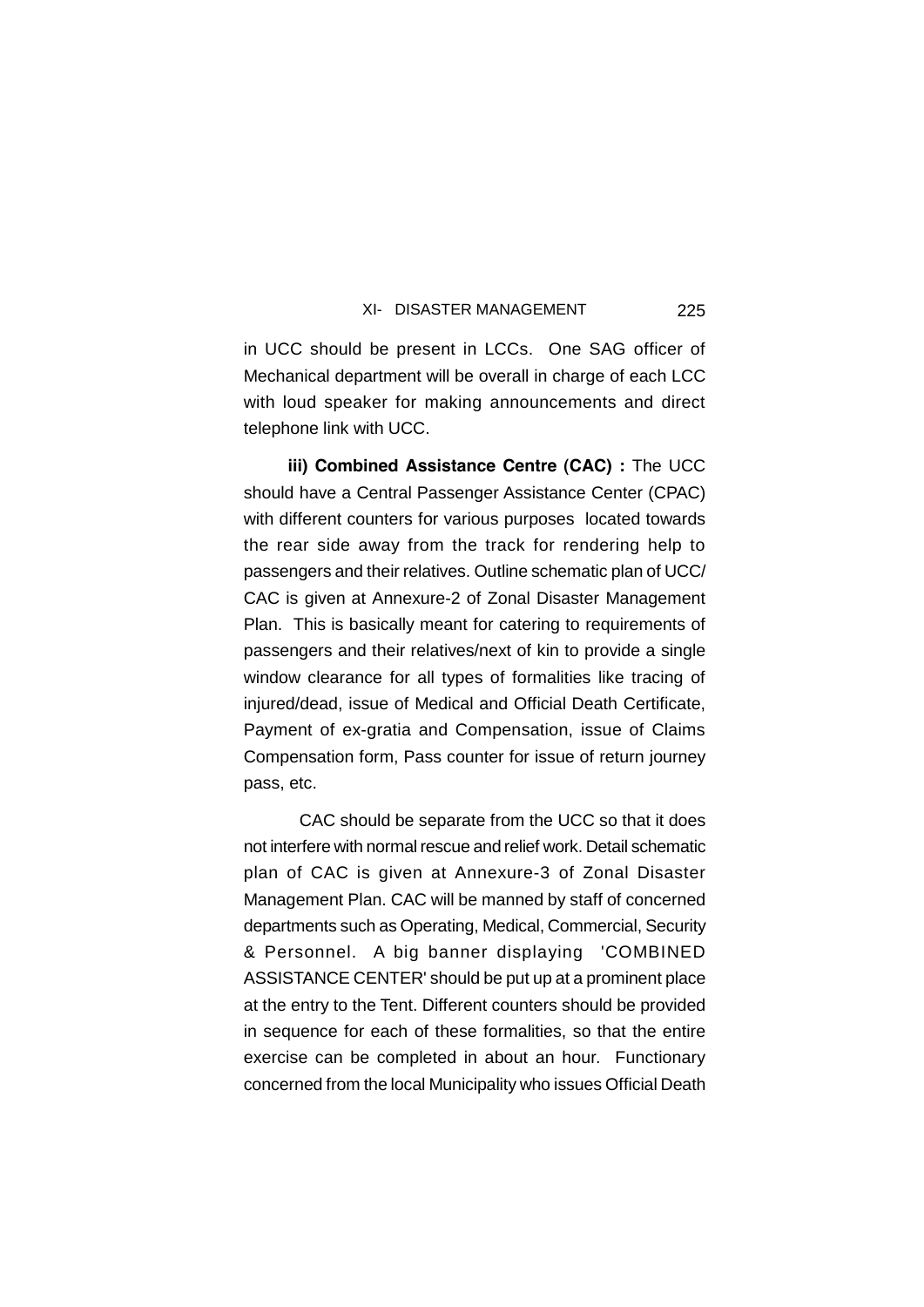Certificates should be made to come and sit in the CAC so that these certificates can be issued immediately without any delay.

# **11.09 Disaster Preparedness and Rehabilitation:**

Rehabilatory action in case of Disaster and Preparedness for handling such situation shall be done as per Disaster Management Plan (DMP) of the Railway. Telephone number of some of the agencies to be contacted at the time of Disaster is given at Appendix -14.

## **11.10 Disaster Management Training :**

Subsequent to enactment of the Disaster Management Act, 2005, Railway Board has directed the Zonal Railways to impart training on Disaster Management at all levels to know disaster management related issues, to strengthen and upgrade the knowledge in respective spheres of the management through respective railway training institutes as per the module mentioned in Director (MPP)/RB/NDLS lr no. E(MPP)/2009/3/ 1, dated 20.01.09.

# **11.11 National Disaster Response Force (NDRF) :**

National Disaster Response Force is a defence agency dealing with relief and rescue operation related to all types of disasters i.e., state as well as railway disasters under the control of Sr. Commandant.. Assistance from the NDRF will be very much helpful for the Railway Administration for prompt relief and rescue operation in case of railway disaster. Board has empowered DRMs to directly requisition the nearest NDRF battalion for relief and rescue operation at the time of major railway disaster without loss of time. East Coast Railway's nearest NDRF is 3rd Batallion CISF(NDRF) at Mundali, Cuttack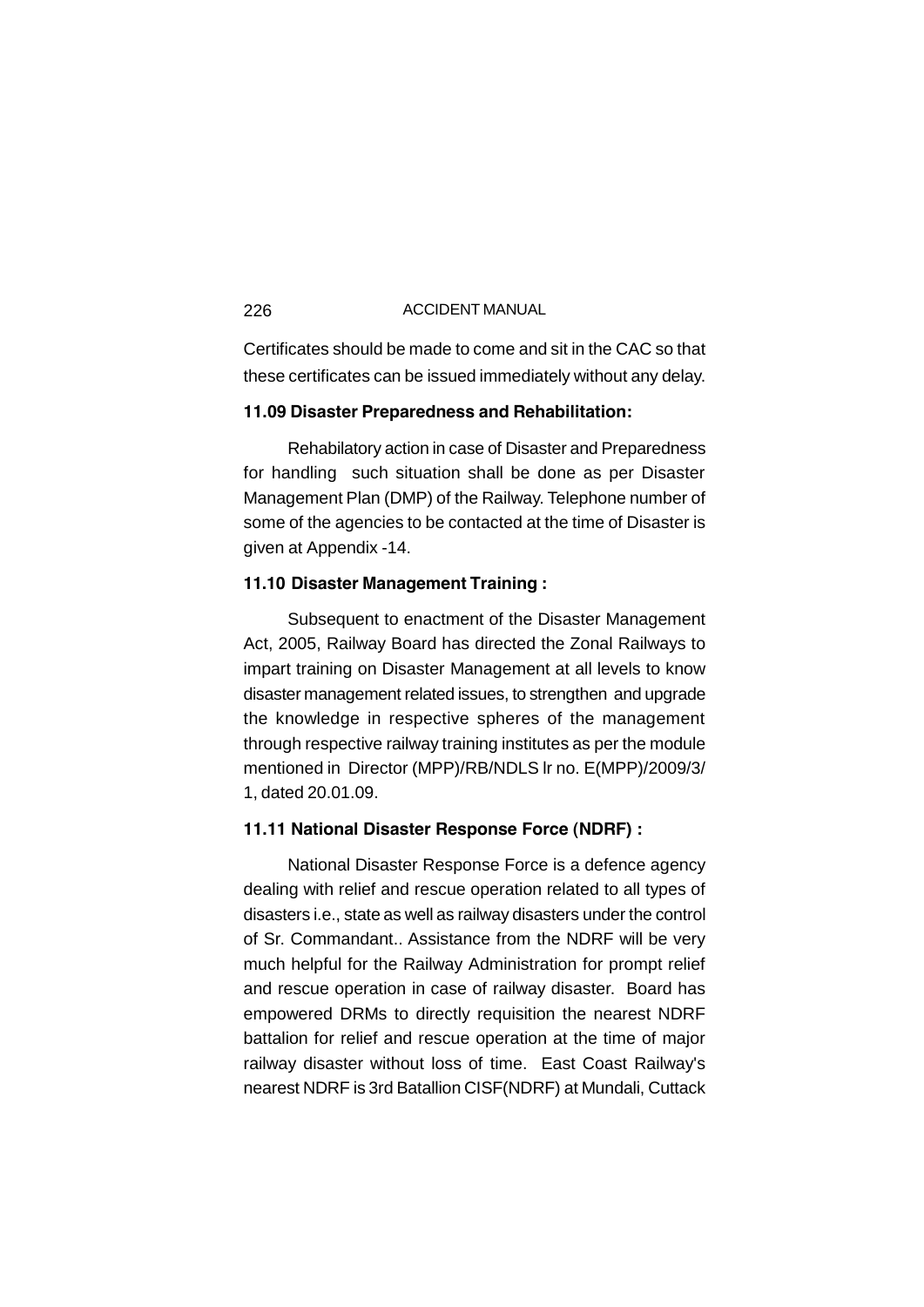(Tele-0671-2879709 and Fax. 0671-2879710). Requisition of NDRF should be judicious.

National Disaster Management (NDM) control room (Tel No. 011-23092885, Fax. 23093750), Security Control Room (Tel No. 011-23387981, Fax. 23303983) and Safety Cell (Tele Fax No. 011-23382638) in the office of Railway Board must be informed as and when requisition is made.

# **(a) Function of NDRF :**

Apart from general rescue operation capability, the battalion has the specialization of handling flood and cyclone situation along with basic medical equipment with few medical officers who move to the site with the team. The battalion has 3 teams of 36 forces each with 3 buses and 3 trucks loaded with equipment. On requisition from CSO/DRM, NDRF will move for rescue after getting permission from DG/NDRF, NDLS. Normal response time is 45 minutes. For alerting staff, siren is sounded by their control room and a flag code system is followed to monitor dispatch. The control room is manned round the clock to receive information and respond accordingly. The battalion can move by road with their own vehicles. For longer distances (say more than 200 kms), rail transportation may be arranged, if possible. Railway has to assist them in reaching site by least possible time by arranging self propelled vehicles, trolleys, etc.

#### **(b) Units of NDRF :**

At present there are five Orissa Disaster Rapid Action Force bases available at Cuttack, Jharsguda, Balasore, Koraput and Chatrapur. Division has to contact with the above units for

227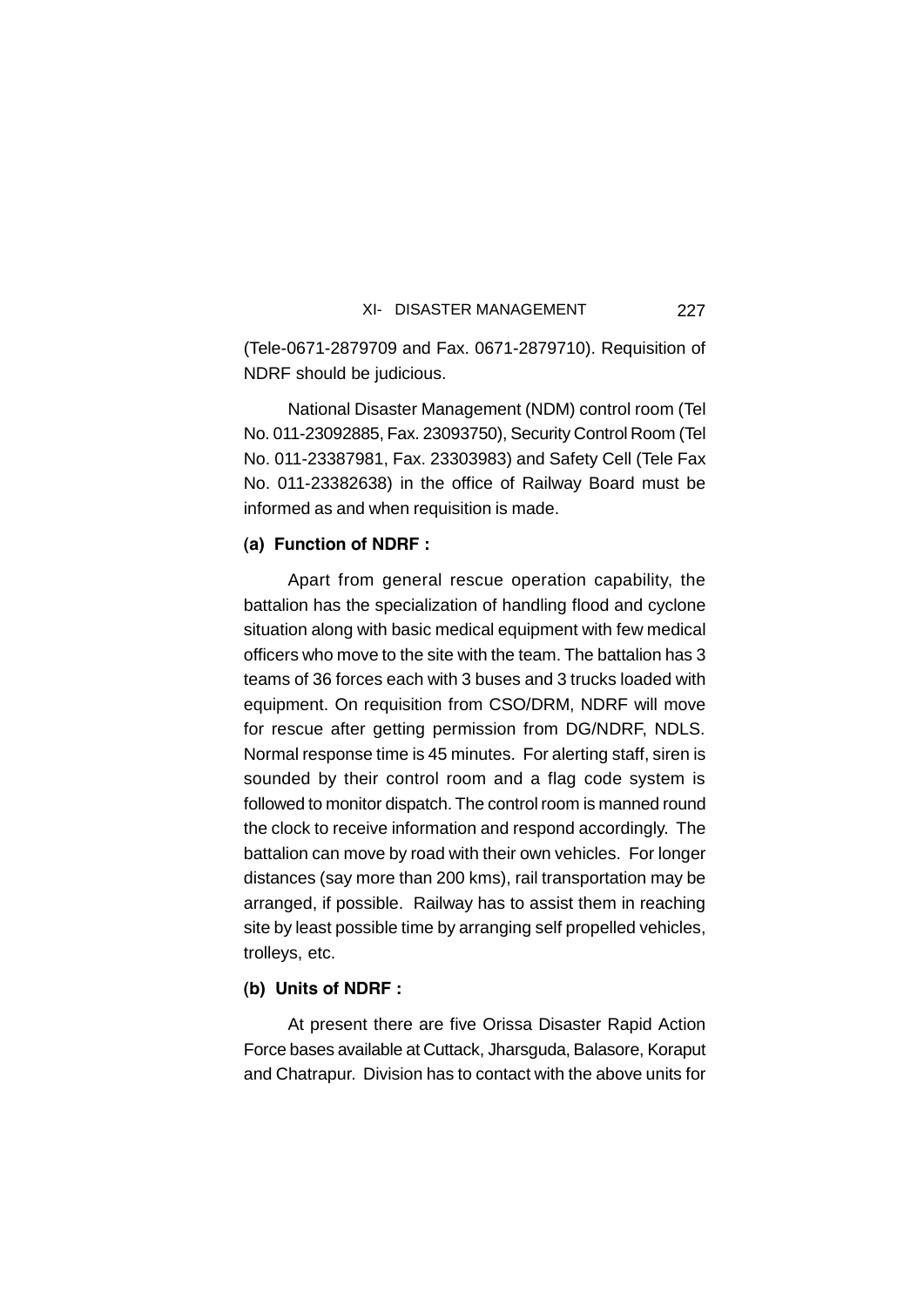necessary help at the time of need. Board has also directed that ODRAF units are to be called for association during annual full scale Disaster Management Drill of Railways. Further Railway also has to associate NDRF in their full scale exercise drill held once every year.

# **CRISIS MANAGEMENT**

# **11.12 Definition :**

# **What Is a Crisis ?**

A "crisis" is an unstable time for an organization, with a distinct possibility for an undesirable outcome. This undesirable outcome could interfere with the normal operations of the organization, it could damage the bottom line or it could jeopardize the positive public image. In railways crisis is discussed which arises out of fires, floods, tornadoes, earthquakes, bombings, etc.

**Crisis Management :** Crisis Management is the process by which an organization deals with a major event that threatens to harm the organization, its stakeholders, or the general public. Three elements are common to most definitions of crisis: (a) a threat to the organization, (b) the element of surprise, and (c) a short decision time.

In contrast to risk management, which involves assessing potential threats and finding the best ways to avoid those threats, crisis management involves dealing with threats after they have occurred. It is a discipline within the broader context of management consisting of skills and techniques required to identify, assess, understand, and cope with a serious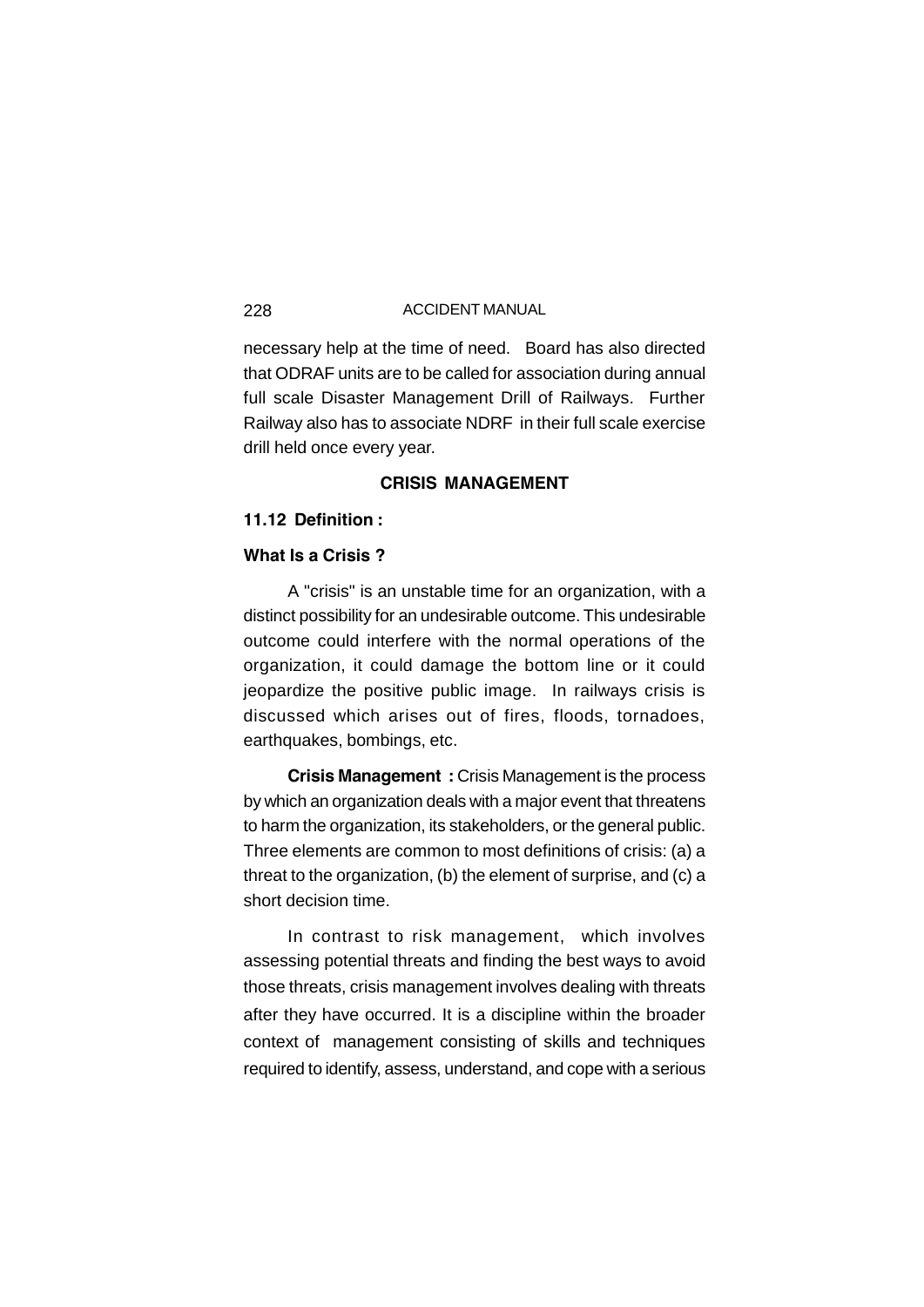situation, especially from the moment it first occurs to the point that recovery procedures start.

Crisis Management consists of :

- Methods used to respond to both the reality and perception of crises.
- Establishing metrics to define what scenarios constitute a crisis and should consequently trigger the necessary response mechanisms.
- Communication that occurs within the response phase of emergency management scenarios.

Crisis management methods of an organization are called Crisis Management Plan.

# **11.13 Difference between a Crisis and Disaster :**

A Crisis medicates either an impending calamity or the occurrence of an incident which would adversely affect the society and human population. A Disaster is a much bigger occurrence of an event which would cause large scale devastation, damage to property and loss of human life etc. While a Crisis may or may not turn into a Disaster, the opposite is normally true, but with the condition the crises situation is more in the initial stages.

# **11.14 Types of Crisis :**

There can be broadly 4 types of crisis situation which the Ministry of Railways may be confronted with: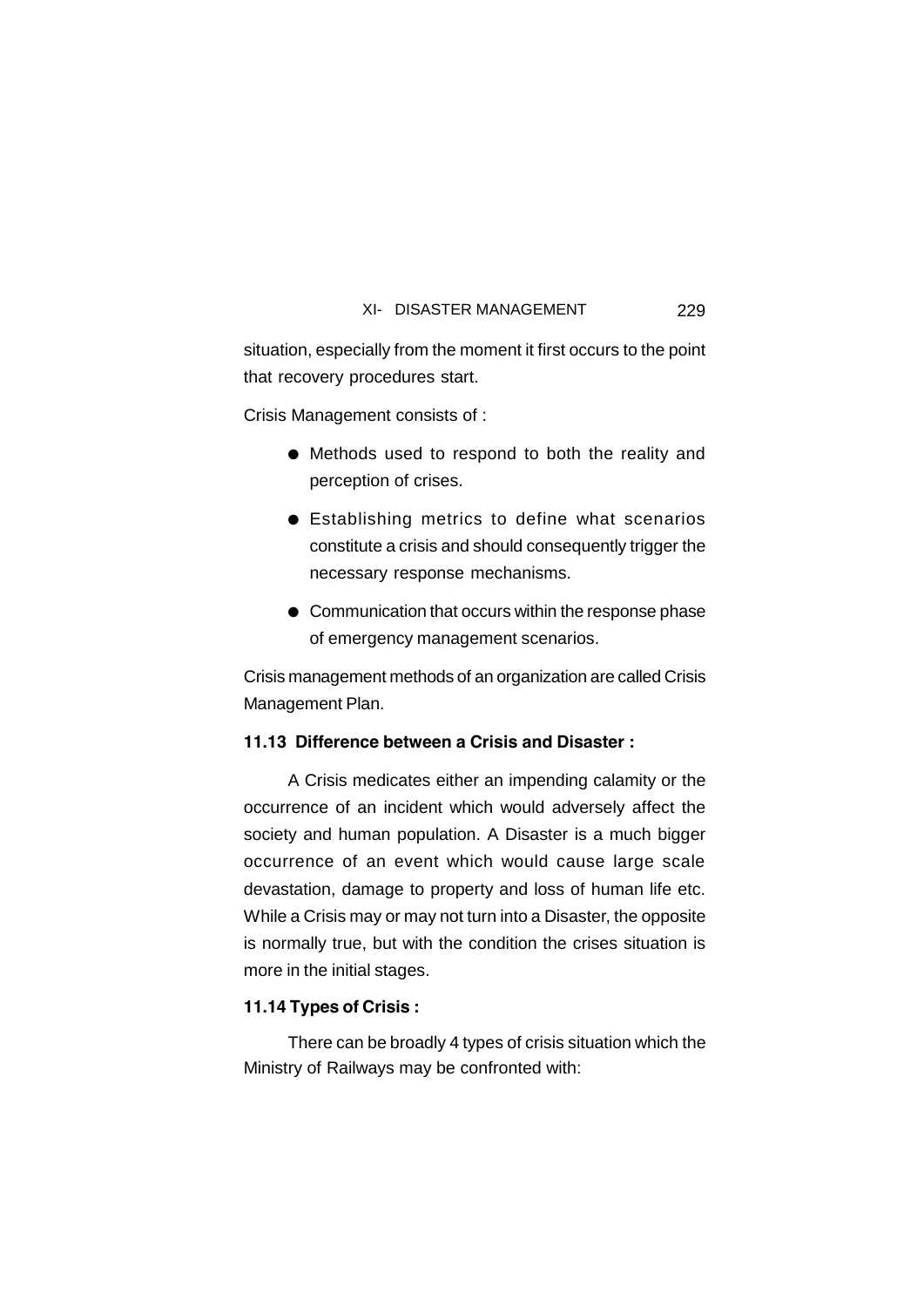- (a) National level crisis developed in the Railways and is specific to a railway which is to be managed with the help and assistance of other Ministries. All India Railway Strike is only such crisis for which Ministry of Railways is the Nodal Ministry.
- (b) National level crisis affects the country including Railways and different Ministries/Departments have to help and assist each other based on their strengths. Cyclone, Earthquake etc. can be such crisis where railways have to assist by running special trains. Ministry of Home Affairs is the Nodal Ministry but Railways have to maintain liaison and flow of information for assistance to restore the affected railway system. Further for Terrorism/Security related Crisis, Ministry of Home Affairs has to assist railways.
- (c) Crisis situation which is not a national level crisis affects railway system which is to be managed with the help and assistance of other Ministries/departments. Chemical explosion in train, fire in train, train falling in river, etc may be such situations.
- (d) Crisis situation which is not a national level crisis affects railway system which can be managed with the help of internal resources from the railways only. In such crisis where railways have to help other ministries by way of rail transport. Ministries concerned will make their own Crisis Management Plan bringing out the assistance that the Railways will be required to provide to them.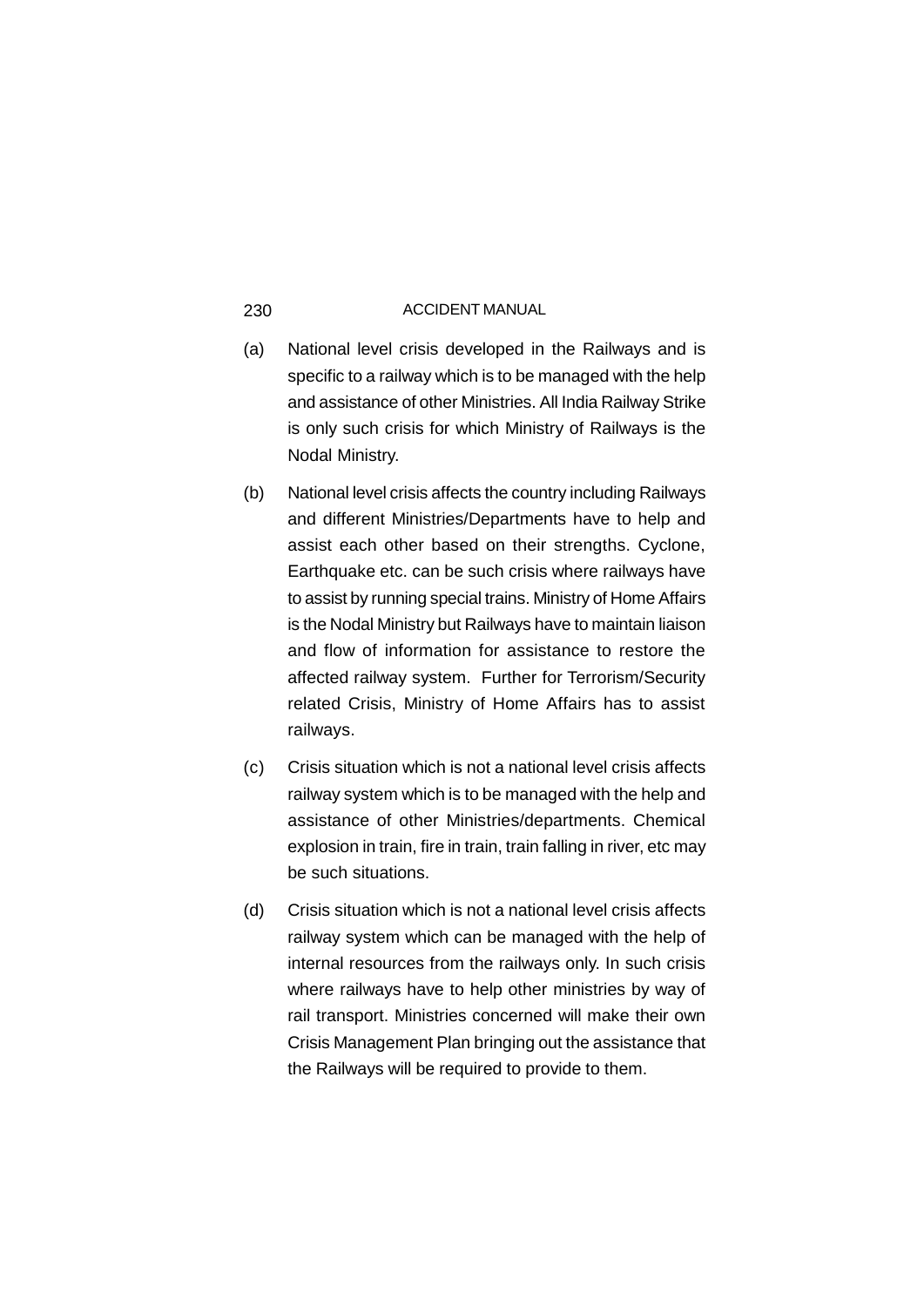# **11.15 Drill for handling Crisis :**

The Crisis Management Plan (CMP) is intended to deal with the afore mentioned crisis situations only. The drill to be followed in the Ministry of Railways (Railway Board) as well as on the Zonal Railways in respect of crisis group Functioning of Control room, communication etc., are basically the same for all crisis situations and the same general drill will follow and to be supplemented by the special instructions depending upon the nature of the crisis.

# **11.16 Coordination of Incident Command System of Railways with Integrated Operations Centre of Ministry of Home Affairs :**

Whenever a crisis is about to be faced, Government of India has laid down systems for warning its respective departments through an 'alert'. It should be understood that mere issue of an 'Alert' (Yellow or Orange) is not an indication of the occurrence of a Disaster. This only signifies the existence of a crisis for which provisions of the Crisis Management Plan would come into operation.

**(a) Integrated Operation Centre of MHA :** Integrated Operation Centre (IOC) has been set up in the Ministry of Home Affairs to handle disaster situations on a 24x7 basis. IOC is responsible for initiating incident alert messages when a disaster is likely to occur or when it has actually taken place.

**(b) Categorization of Alerts :** A Standard Operating Procedure has been prepared for alerts of events of different types and identifies the situations when alerts are to be sent by the IOC. Specific hazards have different categories of alerts..

231